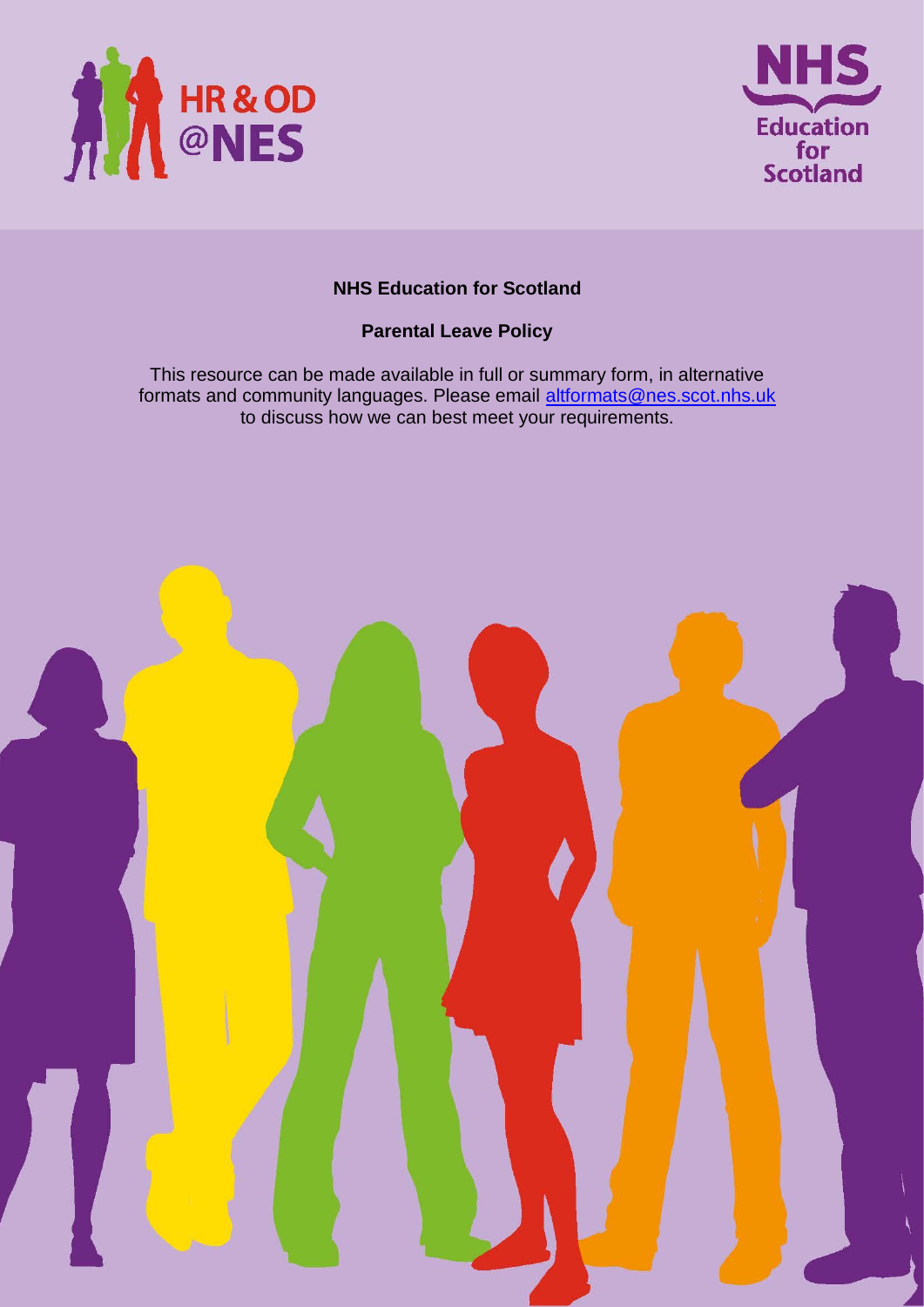**Document Control**

|                           | <b>Date</b>                           |  |
|---------------------------|---------------------------------------|--|
| <b>Ratified</b>           | 22/04/2009                            |  |
| <b>Reviewed</b>           | 00/04/2011                            |  |
| <b>Reviewed</b>           | 08/05/2013                            |  |
| <b>Reviewed</b>           | 01/03/2015                            |  |
| <b>Reviewed</b>           | 23/09/2015                            |  |
| <b>Reviewed</b>           | 19/05/2016                            |  |
| <b>Next Formal Review</b> | 19/05/2017                            |  |
| <b>Document Location</b>  | W:\HR\POLICIES\Ratified               |  |
|                           | <b>Policies\Parental Leave Policy</b> |  |
| <b>Policy Owner</b>       | HR & OD                               |  |

# **Authorisation Following this Review**

|                              | <b>Date</b> |
|------------------------------|-------------|
| Ratified by Staff Governance | 05/05/2016  |
| <b>Committee</b>             |             |
| Placed/Replaced on the       | 13/05/2016  |
| Intranet/Extranet            |             |

# **This Version History**

|                                   | <b>Date</b> |
|-----------------------------------|-------------|
| Impact assessed                   | 11/2016     |
| <b>Executive Team</b>             | n/a         |
| <b>Staff Consultation</b>         | n/a         |
| <b>Partnership Forum</b>          | 03/03/2016  |
| <b>Staff Governance Committee</b> | 05/05/2016  |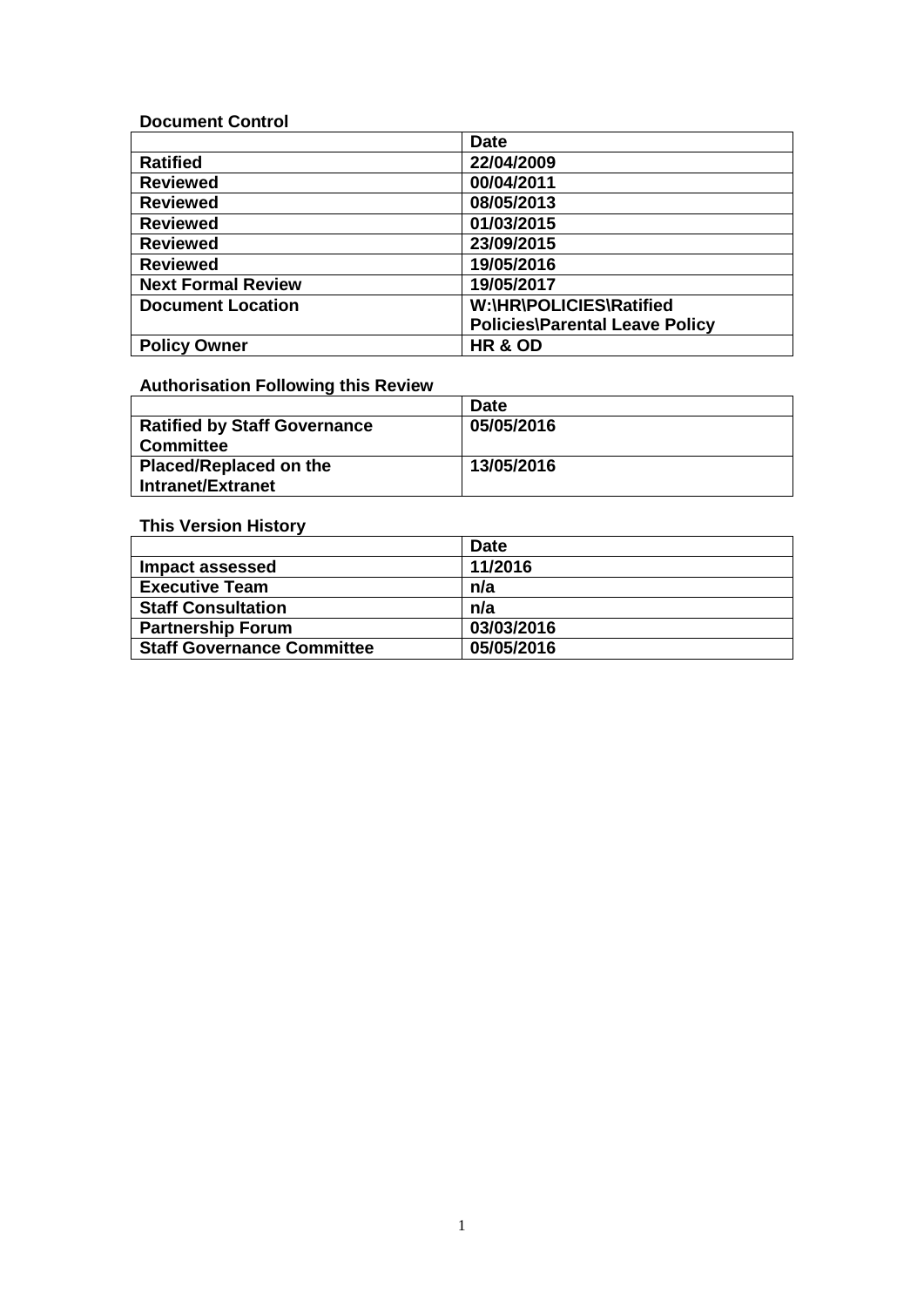# **1. Introduction**

It is recognised by NHS Education for Scotland (NES) that parents have a joint responsibility for the care and upbringing of their children and that work and parenthood can create conflicting pressures for employees. Parents need time with their children and time to create a supportive home in which their children can thrive. Parental leave is expressly for the purpose of allowing parents to spend quality time with their children and assist in balancing this with work commitments, thus improving their participation in the workplace.

The policy is based on the PIN Guideline on Supporting the Work-life Balance and has been developed taking into consideration the NES Equal Opportunities and Diversity in Employment Policy.

# **2. Values and Principles**

Managers and staff must show responsibility for ensuring transparency and equity in the implementation of this policy, balancing their own needs with due consideration of the needs of NES, colleagues and team members. Consideration should be given to the reasonableness of the duration and timing of leave especially during peak periods of annual leave and the impact this will have on the needs of NES, colleagues and team members.

Flexibility should be demonstrated in circumstances where the normal notice cannot be given such as during adoption or at times of sudden illness.

# **3. Parental Leave and Pay**

The following provisions for parental leave are as set out within Section 35 of the NHS Terms and Conditions of Service Handbook. However, they apply to all individuals employed by NHS Education for Scotland (NES) including the Executive Level and Senior Management cohort and Doctors and Dentists, and General Practice Specialty Registrars. The additional provisions for paid paternity leave are as agreed in partnership in NHSScotland.

### **4. Definition**

Parental Leave is the right to take time off work to look after a child or make arrangements for the child's welfare. Parents can use it to spend more time with their children and strike a better balance between their work and family commitments.

Parental Leave is in addition to flexible working, maternity leave, paternity leave<sup>1</sup> and special leave. (Separate policies regarding these can be found on the policies/HR section of the intranet)

<sup>-</sup><sup>1</sup> \*Paternity Leave is a statutory right for fathers to take time off following the birth of a child. Further information can be found in the Paternity policy on the policies/HR section of the intranet.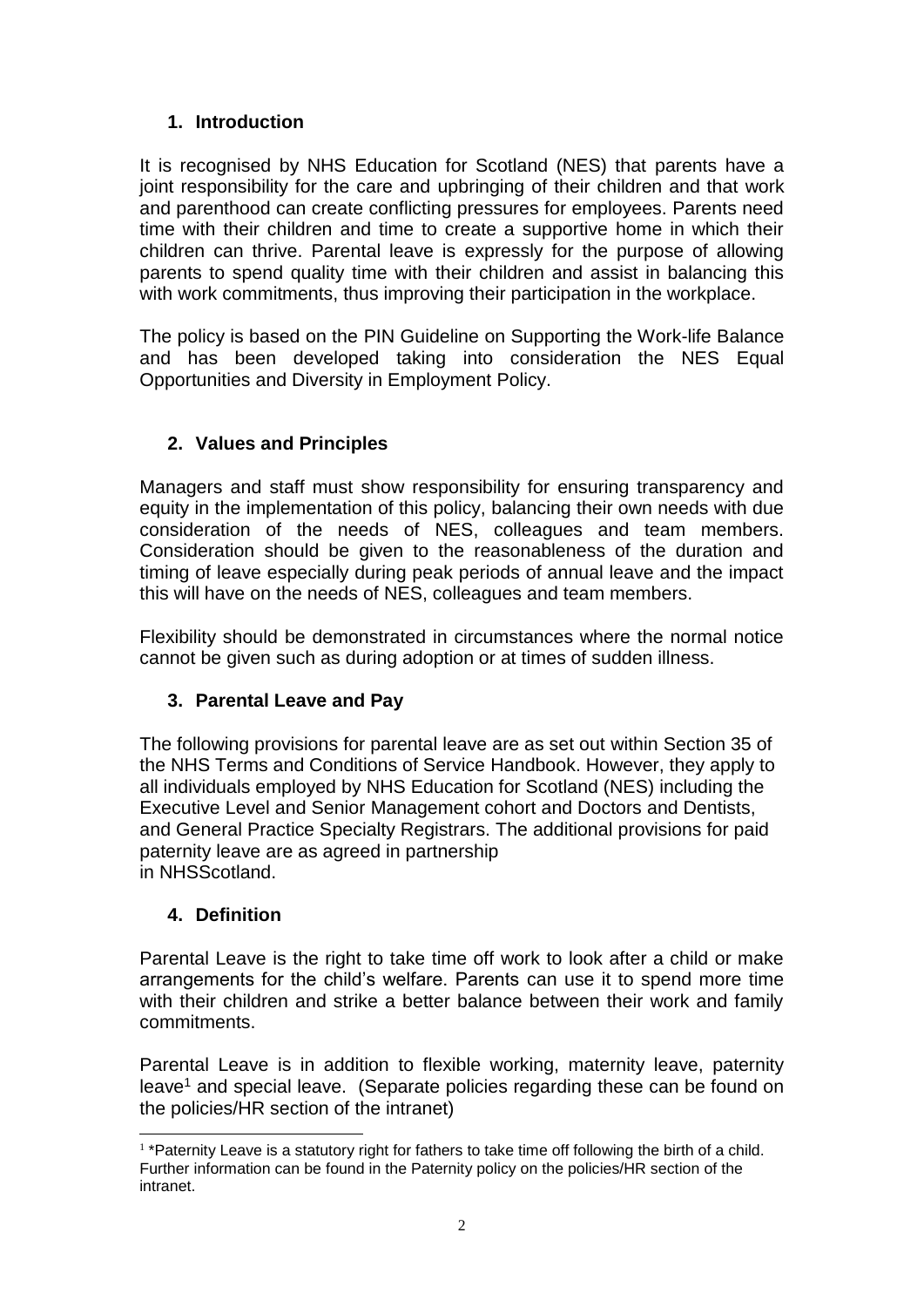# **5. Eligibility and amount of leave**

Currently all employees will be eligible to take parental leave if:

- 1. They have 12 months' continuous service with one or more NHS employers;
- 2. They have a nominated caring responsibility for a child under age 18;
- 3. They notify their employer in writing (Appendix 1) three weeks (21 days) in advance of the intended leave (or if this is not possible, as soon as is reasonably practicable thereafter):
	- a) Of their intention to take parental leave;
	- b) Of the date they wish to commence and return from parental leave;
	- c) Provide evidence of entitlement
		- I. A birth certificate (or MATB1 form in the case of applications for leave around the time of the birth of the child);
		- II. Papers confirming the adoption of a child (or confirming that a child has been matched for adoption in the case of applications for leave around the time of adoption of the child);
		- III. Papers confirming the award of disability living allowance in the case of a child with a disability.

The amount of parental leave entitlement is **18 weeks for each child** under the age of 18.

The 18-week entitlement is per each child, not per employment. In other words, the balance of the entitlement is not restored to 18 weeks if an individual changes employer. For example, if an employee uses 10 weeks of their entitlement with one employer, and then changes employer, they can only use up to eight weeks with their new employer, assuming that they are eligible. Eligibility for parental leave transfers between employers on a cumulative basis.

Both mothers and fathers can take parental leave.

Part time staff are entitled to parental leave on a pro-rata basis based on the hours they work at the time of taking leave and not to exceed 18 weeks in total. (e.g. a member of staff working 28 hours a week would be entitled to 18 weeks at 28 hours).

# **6. Continuous service**

 $\overline{a}$ 

In order to calculate whether the employee meets the qualification set out in paragraph 5.1 to have had 12 months of continuous service with one or more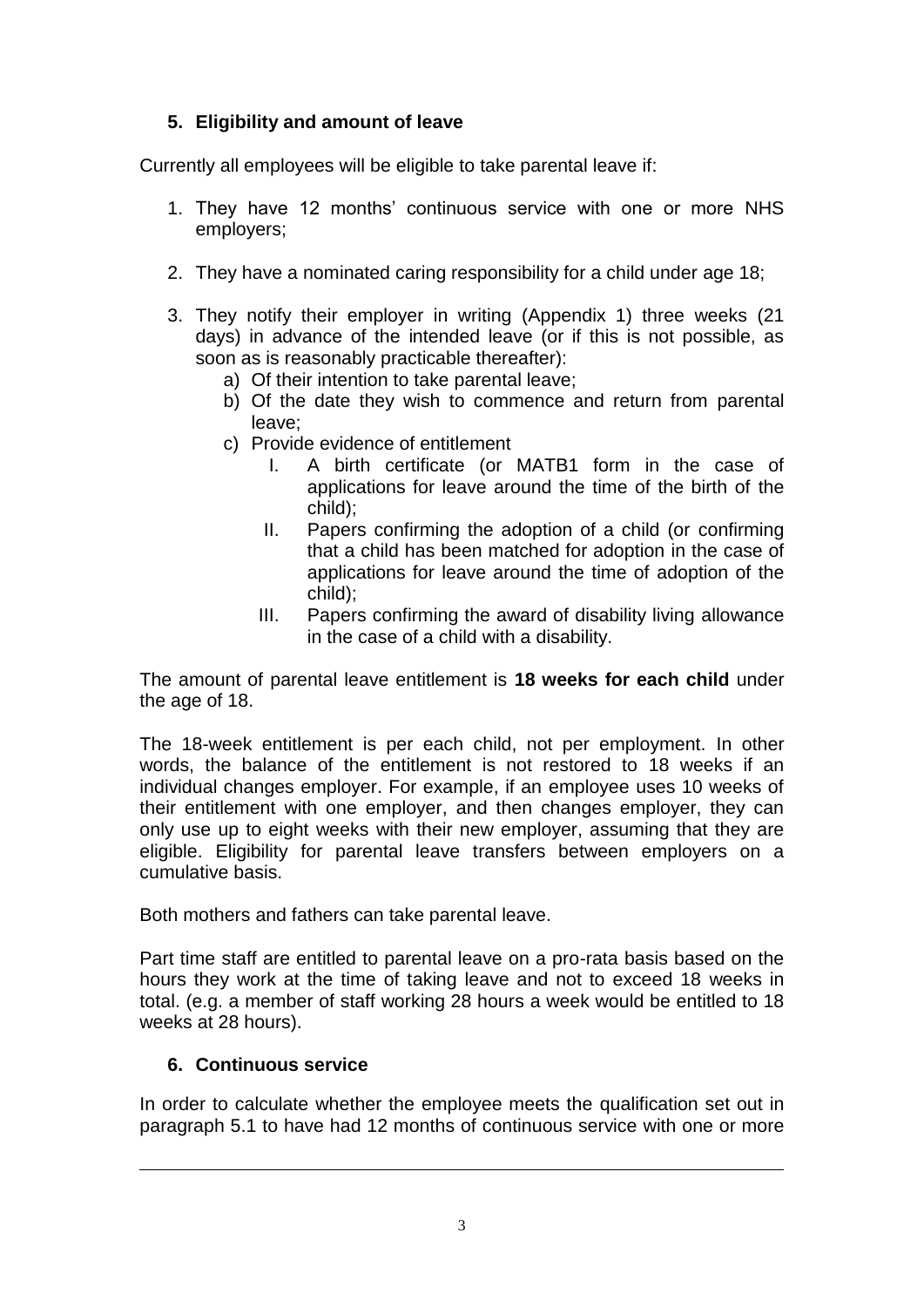NHS employers, reference should be made to the provisions of the NHS Terms and Conditions of Service Handbook sections 15.61 to 15.65.

### **7. Parental Leave Process**

7.1 Notification of Intention to take Parental Leave

In addition to 5.3 above and Appendix 1, employees should be encouraged to give as much notice as possible to their line manager when requesting parental leave:

- In order to assist with business needs employees are ideally required to give a minimum of 21 days notice. Employees must include the date on which they intend to commence and return from parental leave.
- If the requested period of leave exceeds four weeks, at any one period, a minimum of two months' notice is required.
- There will be rare occasions where notice cannot be given. On these occasions parents should give the notice as soon as reasonably practicable.

This allows line managers to ensure that appropriate staffing cover is in place so as to facilitate the authorisation of such leave.

In considering requests for parental leave and the authorisation of such leave, line managers may wish to consider other options available e.g. Term Time Working as referenced in the Flexible Working Policy. Parental Leave is planned leave. In cases where emergency leave is required, reference should be made to the Special Leave Policy.

When parental leave has been agreed and the form completed (Appendix 1), it should be forwarded to [HR.Support@nes.scot.nhs.uk.](mailto:HR.Support@nes.scot.nhs.uk) Evidence of entitlement to parental leave need only be given once in respect of each child.

### 7.2 Confirming parental leave and pay

The line manager and the employee must discuss the terms on which the employee will exercise their right to parental leave (e.g. is it to be taken as a single block, as annual allowance or under any other individual arrangement). It is good practice for this then to be confirmed in writing by the employee's manager, copied to [HR.Support@nes.scot.nhs.uk.](mailto:HR.Support@nes.scot.nhs.uk)

A full record of parental leave taken will be maintained by NES and transferred to any future employer if requested.

#### 7.3 Postponement

In exceptional circumstances, due to the business needs of NES, the employee may be asked to postpone their parental leave until a later date. Postponement would only take place after discussion with the employee where a valid/objective operational reason will be provided.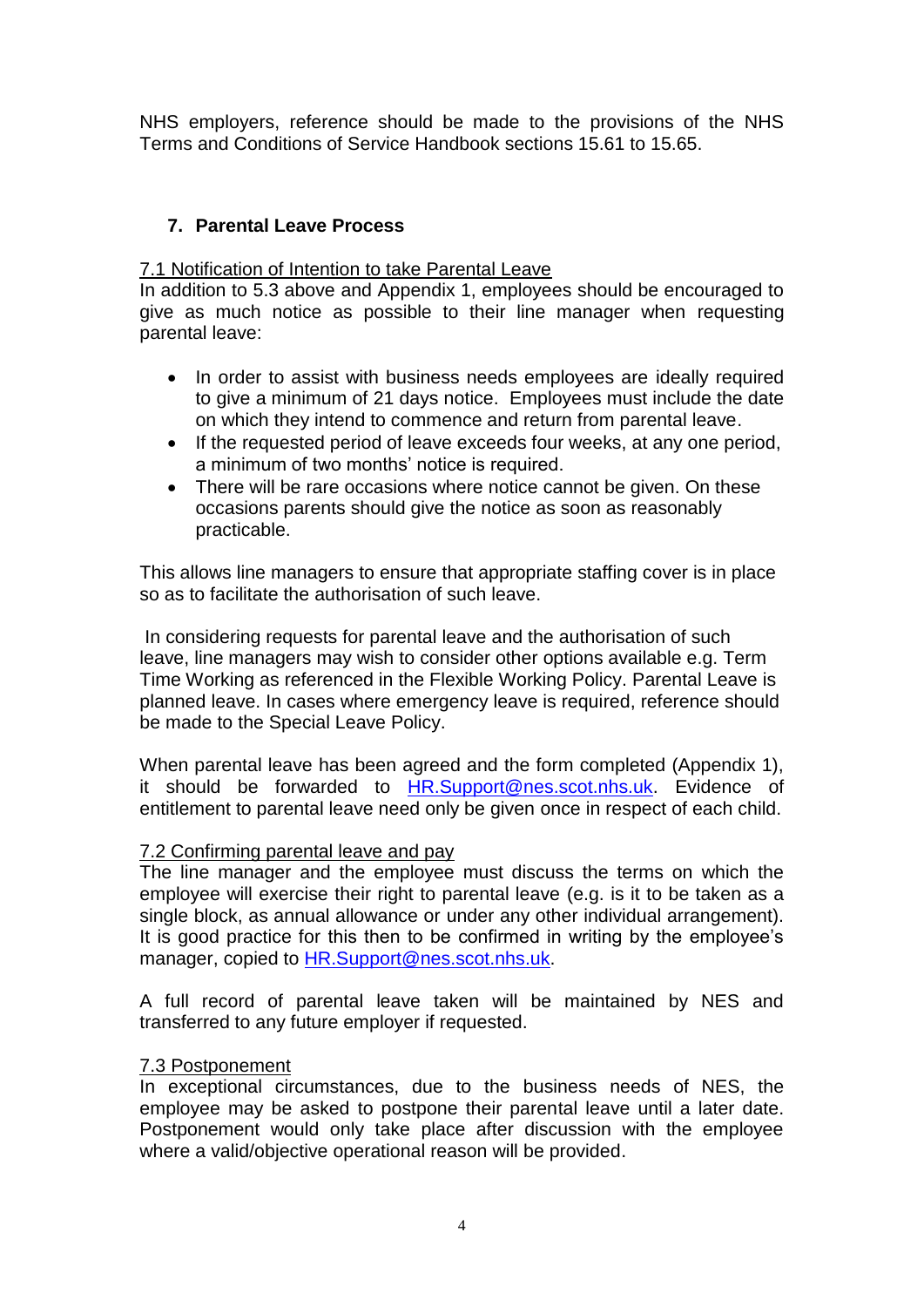The leave will not be postponed for more than six months from the date on which the employee wanted to start Parental Leave. The line manager and the employee should try to agree a suitable time but, if they cannot, the line manager becomes responsible for guaranteeing that the employee can take the leave at a time, no more than six months ahead, which best fits the needs of NES and the employee. If this means that leave is postponed beyond the 18-year age limit the parent still has a right to take it.

The employee may at this stage opt to withdraw the request for parental leave and re-submit a request at a later date. The manager should confirm the postponement arrangements, in writing, no later than seven days after the employee's notice to take leave is given. The manager should clearly state the reason for the postponement. In addition to this, the new dates when the employee may take parental leave should be given, ensuring that the length and terms of this leave is equivalent to the employee's original request.

Parental leave cannot be postponed when the employee gives notice to take it immediately after the time the child is born or is placed with the family for adoption

### 7.4 Entitlement to Paid Parental Leave

Employees who meet the eligibility requirements will be entitled to a total of 18 weeks parental leave, for each child. Four weeks of the 18-week entitlement will be paid leave. The paid leave must be taken before the relevant child's 14th birthday (or 18th birthday in the case of adoptive parents or parents of a child with a disability). Any parental leave which is taken after the 14th birthday (but before the 18th birthday) of the relevant child will be unpaid.

Irrespective of the number of children an employee may have, no more than a total of 2 weeks paid parental leave may be taken per year (unless leave is being taken as a block of 18 weeks). The year will be defined as 1<sup>st</sup> April to 31<sup>st</sup> March. The remainder of any parental leave taken in a year will be unpaid.

Full pay will be calculated using the average weekly earnings rules used for calculating Statutory Maternity Pay entitlements, subject to the qualifications set out within section 15.23 of the NHS Terms and Conditions of Service Handbook.

### 7.5 Commencement and duration of leave

Subject to the notice requirements detailed above, an employee may take parental leave at any point up to the child's 18<sup>th</sup> birthday.

Parental leave may be taken as either:

- a single block of 18 weeks
- an annual allowance of time agreed
- under any other individual arrangements agreed between an employee and their line manager in line with the service needs e.g. single working days, blocks of one week,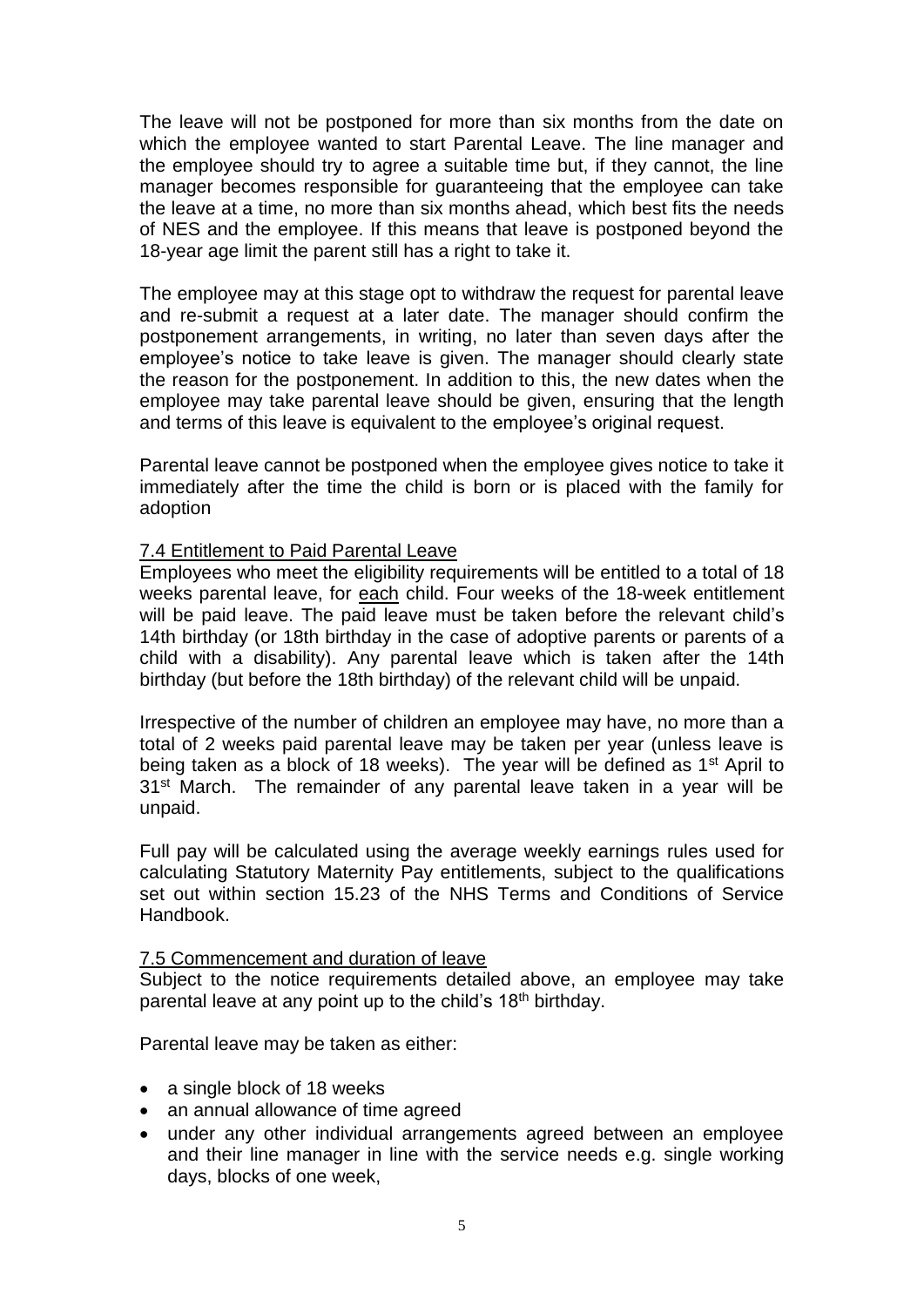Note that parental leave should only be taken in blocks of half days, days or weeks.

Parental leave can be added to periods of maternity support, shared parental leave (from April 2015), adoption or maternity leave (see section 8 below).

A full record of parental leave taken will be maintained by the organisation and transferred to any future employer.

#### 7.6 Changing the parental leave start date

Employees may also postpone or cancel leave that has been booked by giving reasonable notice.

#### 7.7 Contractual rights

During parental leave the employee retains all of his/her contractual rights, except remuneration (during any period of unpaid leave)and should return to the same job on expiry of their parental leave (see section 8).

Absence on parental leave will not break continuity of service. An employee's contract of employment will continue during the whole period of parental leave, unless either party expressly terminates it by dismissal or resignation.

The employee will not be bound by any contractual terms whilst on unpaid leave except terms relating to good faith and confidentiality, which will also bind the employer.

#### 7.8 Increments

Parental leave shall count as service for annual increments and for the purposes of any service qualification period for additional annual leave. The expectation is that an employee on parental leave would progress through a KSF gateway on the due date, if concerns had not been raised about the ability to meet their KSF outline prior to parental leave.

#### 7.9 Accrual of annual leave and public holidays

Annual Leave will accrue as normal during this period in accordance with the employee's current terms and conditions of service as at the time of commencing Parental Leave.

#### 7.10 Sick Leave

Parental leave will not be treated as sick leave and will not therefore be taken into account for the calculation of sick leave entitlement in accordance with the occupational and statutory sick pay schemes.

If an employee fails to return to work on the notified date and submits the appropriate medical certificate, the provisions of the occupational and statutory sick pay schemes will apply.

#### 7.11 Pensions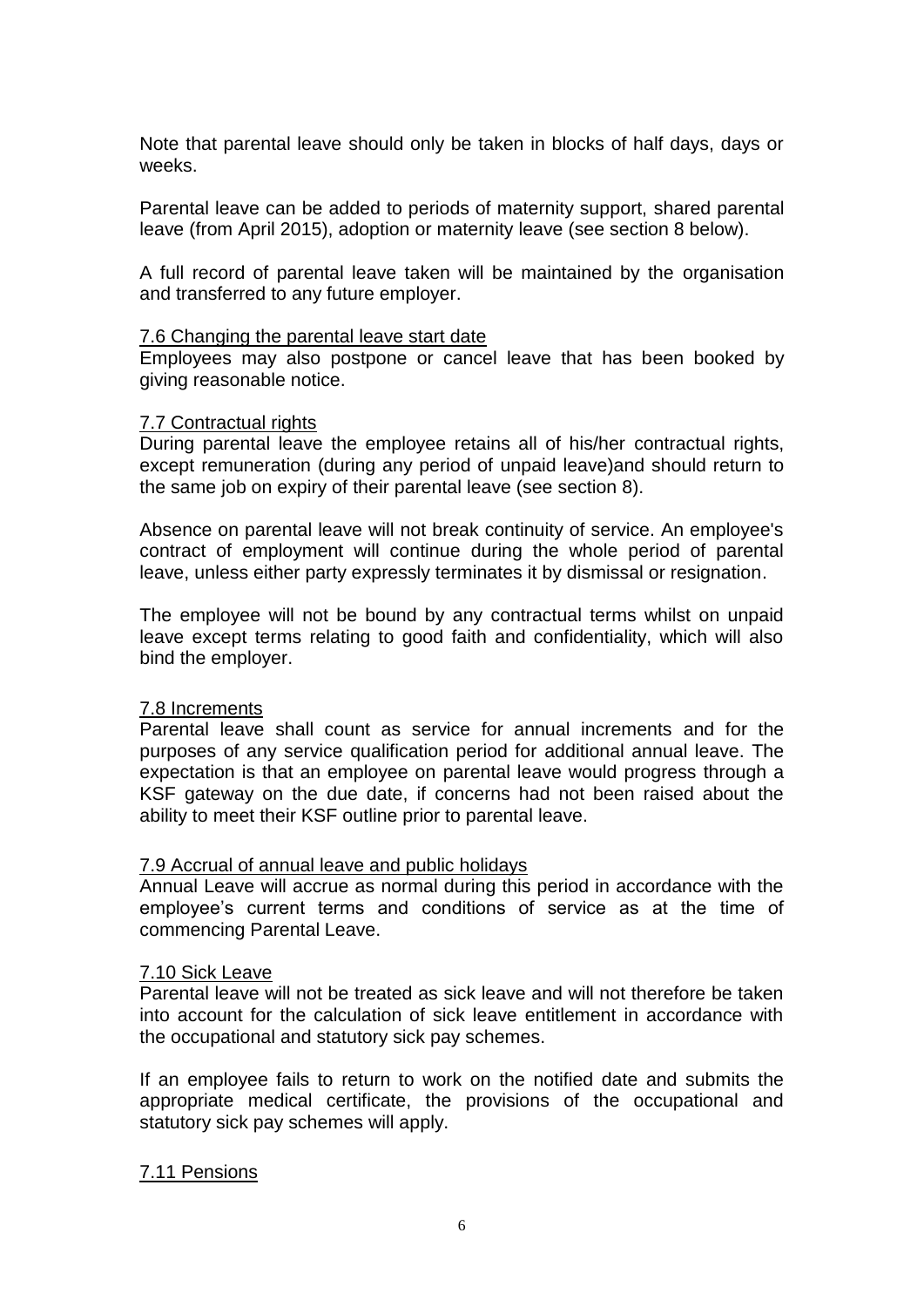Pension rights and contributions shall be dealt with in accordance with the provisions of the NHS Superannuation Regulations. It is recommended that staff check with HR and SPPA how their leave will impact upon their own pension contributions; the organisation's contributions and their entitlement under the pension scheme.

If unpaid parental leave is taken, the employee may elect to continue to contribute to the superannuation scheme. If they do so, contributions are based on the pensionable pay received immediately before the period of unpaid parental leave. This must be raised with the local HR representative, who should ensure that this information is detailed on the notification of change form.

It is strongly recommended that the employee raise this matter with the Payroll Department before they commence parental leave since significant underpayments of superannuation can accrue.

### 7.12 Line Management Contact

It is good practice for employers to maintain contact (within agreed protocols) with employees while they are on parental leave in a period of leave for more than two weeks.

### 7.13 Employees Who Change Jobs

In some circumstances, employees who commence employment may previously have been entitled to receive and have taken their full entitlement to parental leave with another employer.

In these cases, employees cannot receive any further entitlement to parental leave, unless they have another child for whom they have not previously received parental leave.

If relevant, NES will write to the employee's previous employer to confirm whether or not the employee has received their full entitlement to parental leave. This will be carried out when a request for parental leave is made.

If an employee leaves employment NES will provide, if requested, a record of the employee's parental leave to prospective employers.

### **8. Right to Return**

At the end of parental leave an employee is guaranteed the right to return to the same job as they were doing before they commenced parental leave, provided that the leave was for a period of four weeks or less.

If the leave is greater than four weeks, the employee is entitled to return to the same job, or if that is not reasonably practicable, a similar job which is suitable and appropriate and has the same terms and conditions as the employee's previous job.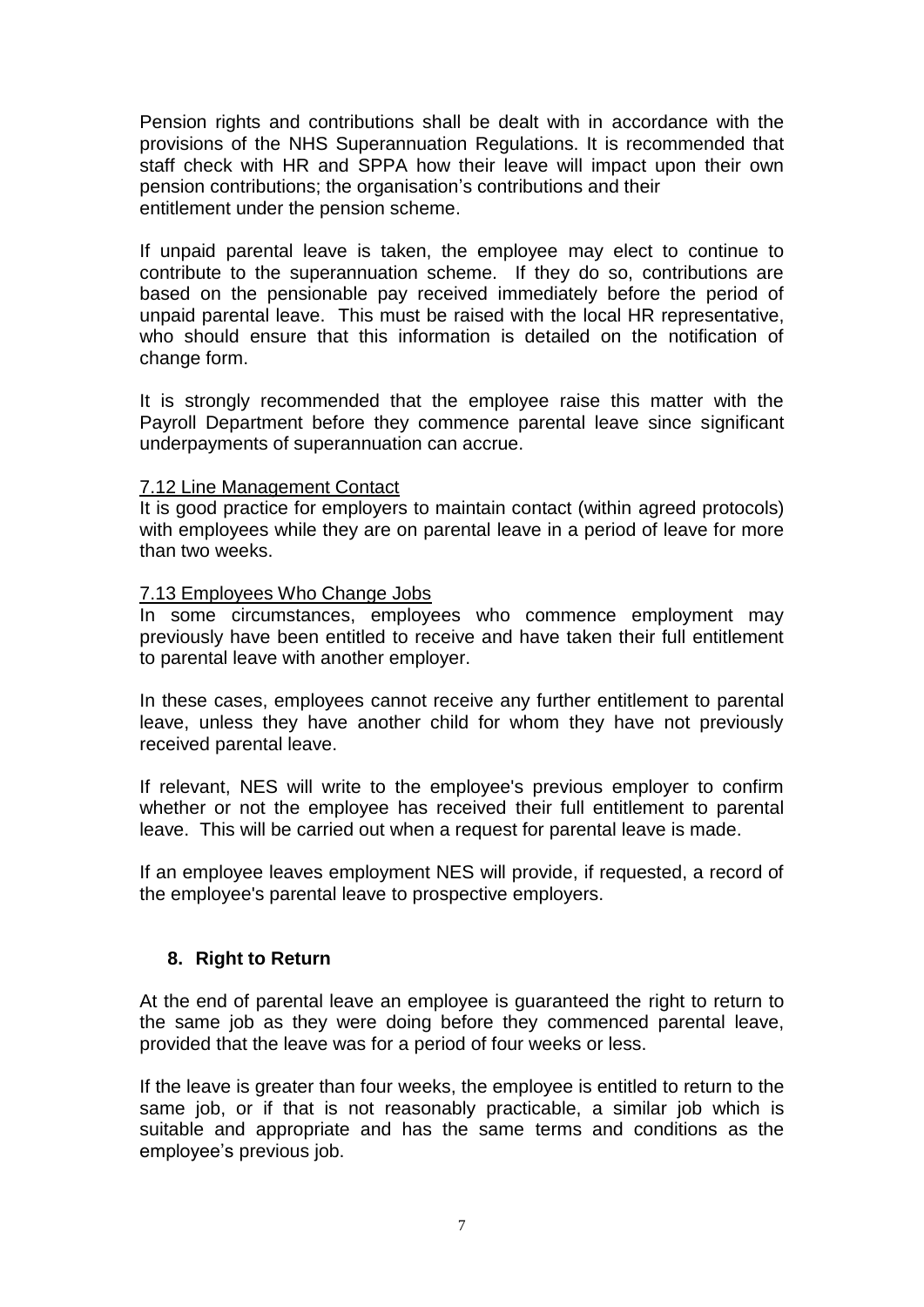When parental leave follows maternity leave, the general rule is that the employee is entitled to return to the same job which the employee had been employed in before the leave. If, at the end of additional maternity leave, this would not have been reasonably practicable, and it is still not practicable at the end of the parental leave, the employee is entitled to return to a similar job which has the same or better status, terms and conditions as the employee's previous job.

### **9. Abuse of Parental Leave**

Parental leave is to look after a child, which includes making arrangements for the good of the child. If the employee uses the leave for some other purpose (e.g. paid employment within the NHS or elsewhere, or leave unrelated to the care of children), then this may be viewed as misconduct and the organisation will deal with this situation in accordance with the Management of Employee Conduct Policy. Alternatively, in certain circumstances, Counter Fraud Services may be notified.

### **10.Dignity at Work**

The organisation is committed to providing all reasonable support to employees who wish to take parental leave. Colleagues should be sensitive to this issue and should adopt a supportive attitude towards such employees. Every employee has the right to be treated with dignity at work and this requirement is particularly relevant and important to employees who are or become parents. It is a requirement of this policy that all employees of the organisation respect this principle.

### **11.Questions or Concerns**

NES recognises that, from time to time, employees may have questions or concerns relating to their parental leave rights. It is the policy of NES to encourage open discussion with employees to ensure that questions and problems can be resolved as quickly as possible. As the parental leave provisions are complex, if an employee is seeking parental leave, they should clarify the relevant procedures with the HR Business Partner to ensure that they are followed correctly.

### **12.Compliance**

Employees who exercise their right to their entitlement to parental leave will be protected against dismissal or any other action, which is in connection with the fact that they have exercised their right to take up their entitlement to parental leave. This does not negate an employee's responsibility for ensuring that they notify their line manager of their intention to take parental leave.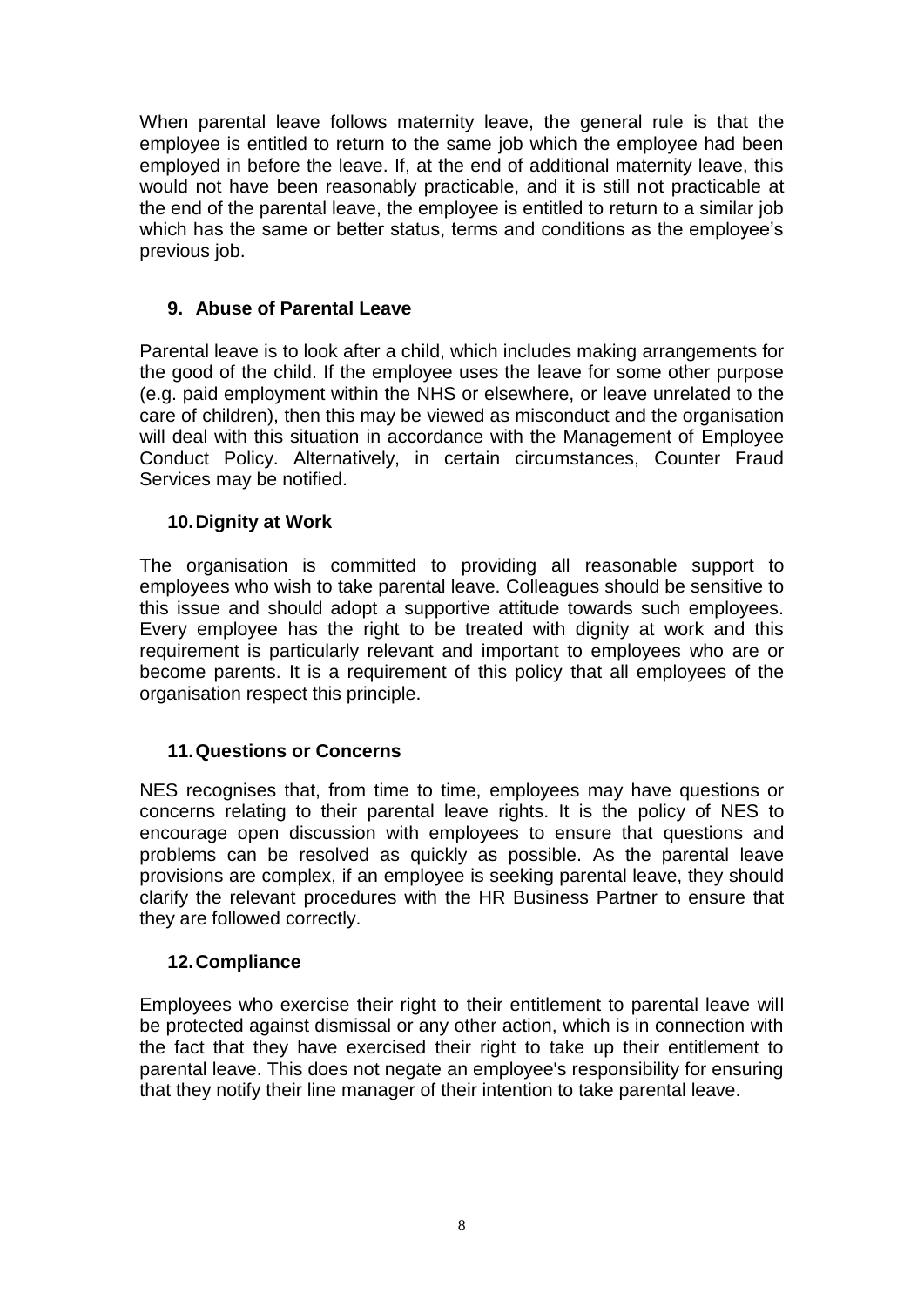### **13.Resolution of Disagreements**

No request for leave under this policy will be unreasonably withheld. Managers or employees may decide to seek advice on resolving any matters from an appropriate member of the HR Team and a Staff Side Representative. Should a disagreement arise, the individual has the right to raise a formal grievance.

### **14.Monitoring, Review and Evaluation**

Any refused parental leave will be scrutinised by HR in order to ensure there are valid reasons for this. An annual report will be produced to provide detail of parental leave requests and leave taken, by Directorate, pay band and equality groups. This report will be reviewed by the HR Business Partners in order to consider the equity of access to parental leave across the organisation.

This policy will be monitored, reviewed and evaluated every 2 years by the Partnership Forum, taking into consideration legislative changes and developments in good practice to ensure it meets the needs of all employees.

Reviewed and ratified by the Staff Governance Committee on 5<sup>th</sup> May 2016.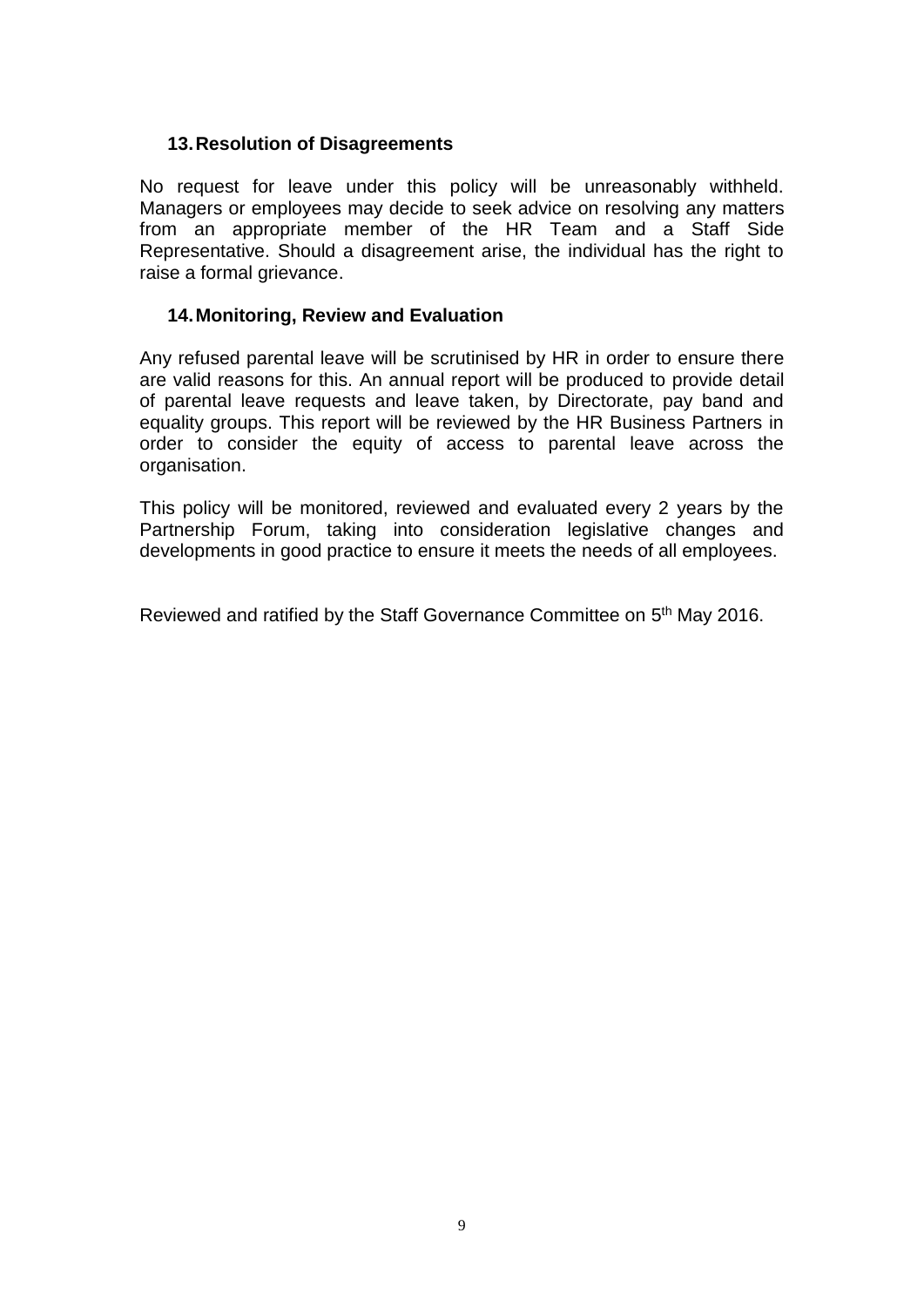#### **Appendix 1**

#### **Parental Leave Application Form**

| <b>Section 1:</b> To be completed by the <b>employee</b> requesting parental leave. On completion<br>please forward to your line manager.                                                                                                                |  |                                                                                        |  |  |
|----------------------------------------------------------------------------------------------------------------------------------------------------------------------------------------------------------------------------------------------------------|--|----------------------------------------------------------------------------------------|--|--|
|                                                                                                                                                                                                                                                          |  |                                                                                        |  |  |
| Name:                                                                                                                                                                                                                                                    |  |                                                                                        |  |  |
| Department:                                                                                                                                                                                                                                              |  |                                                                                        |  |  |
| Place of work:                                                                                                                                                                                                                                           |  |                                                                                        |  |  |
| Tel No:                                                                                                                                                                                                                                                  |  |                                                                                        |  |  |
| Child leave taken for:                                                                                                                                                                                                                                   |  | <u> 1989 - Johann Stein, Amerikaansk politiker († 1989)</u>                            |  |  |
| Child date of birth:                                                                                                                                                                                                                                     |  | _________________________________ or Date of adoption: _________________________       |  |  |
|                                                                                                                                                                                                                                                          |  | No of weeks of entitlement already taken for this child with a previous employer(s):   |  |  |
| ____________________(Paid) ________________(Unpaid) Employer:<br>___________________(Paid) _______________(Unpaid) Employer:<br>_______________________(Paid) _____________________(Unpaid)    Employer:<br>______________ (Paid) _____________ (Unpaid) |  | Employer:                                                                              |  |  |
|                                                                                                                                                                                                                                                          |  | Paid Leave Requested From: ___________To: ____________Number of Weeks/Days: __________ |  |  |
|                                                                                                                                                                                                                                                          |  | Unpaid Leave Requested From: __________To: ____________Number of Weeks/Days: _________ |  |  |

#### **Please note that employees who are contributing to the superannuation scheme should discuss superannuation contributions during unpaid parental leave with local HR Representative, who will complete the notification of change form and liaise with the Payroll department.**

I confirm that I have:

- Read the NES Parental Leave Policy, and, if granted, I will abide by the terms and conditions of the policy.
- Fully disclosed previous paid and unpaid parental leave taken for this child in any other employment.

I understand any failure to fully disclose parental leave may be reported to Counter Fraud Services and that disciplinary action may be considered for any breach of this policy.

Signed: \_\_\_\_\_\_\_\_\_\_\_\_\_\_\_\_\_\_\_\_\_\_\_\_\_\_\_\_\_\_\_\_\_\_\_\_\_\_\_\_\_ Date: \_\_\_\_\_\_\_\_\_\_\_\_\_